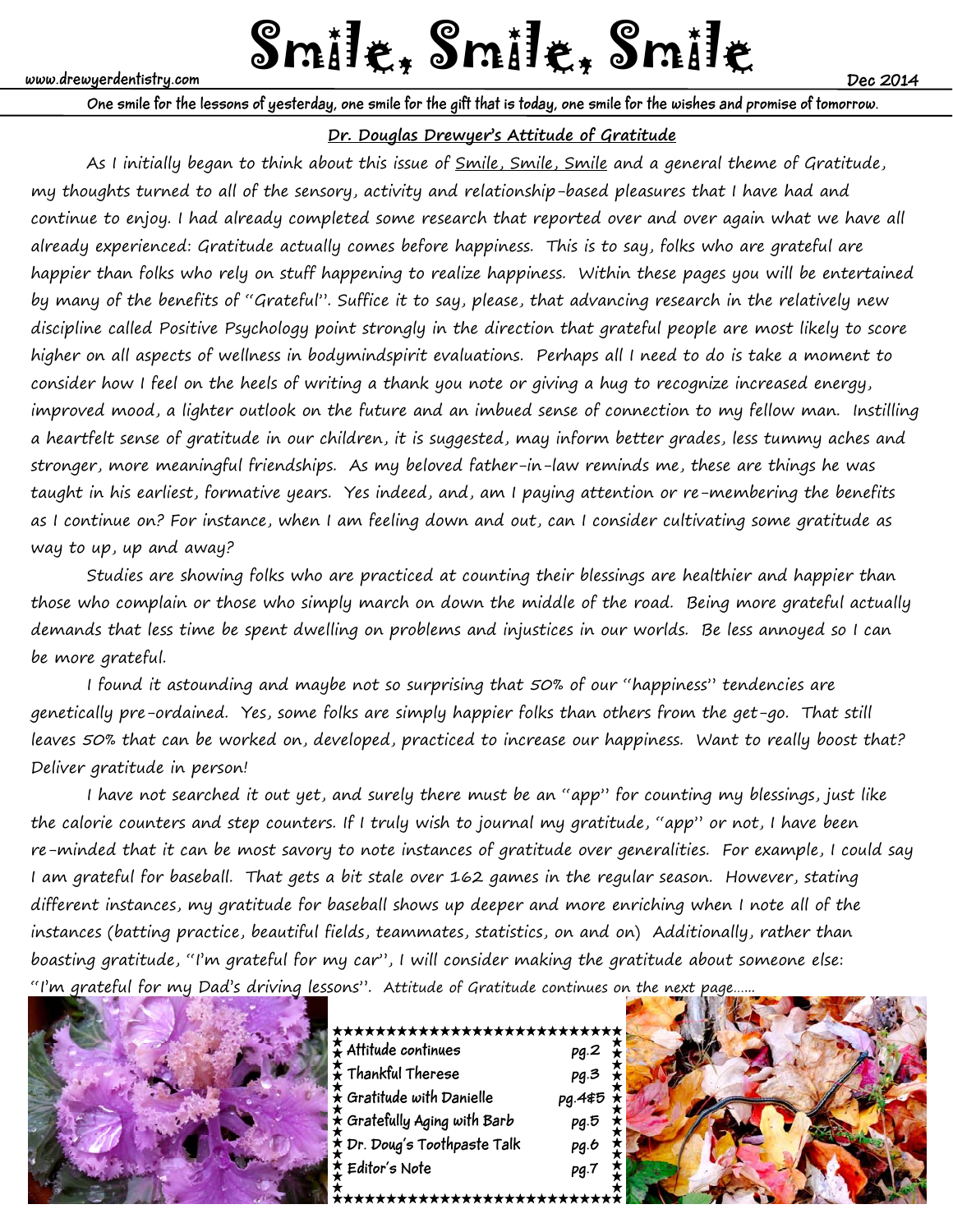#### **Dr. Drewyer's Attitude of Gratitude Continues...**

 When I discover myself in a conversation about what is wrong with the world, can I be the shape-shifter and switch the theme over to gratitude? I have actually read where educators have infused this "George Bailey" effect into the classroom. You all are likely familiar with the Holiday movie-staple, "It's a Wonderful Life". Some professors have had their students write about how their lives would be changed if they subtracted one possible positive experience from their lives. Subsequently, they were more grateful for that instance than they had realized before the assignment. What would your life be like without a spouse, or job, or child?

 Perhaps I can simply begin with gratitude that I am aware, that I can recognize things to be grateful for. There are folks who do not experience gratitude, thereby missing out on the rewards.

 By now, we all know you can save hundreds of dollars in 15 minutes on car insurance. But, did you know that some folks do not feel pleasure, and then do not express gratitude? This leaves them feeling un-connected, isolated, depressed and anxious.

 Anhedonia, defined in Wikipedia "as the inability to experience pleasure from activities usually found enjoyable, e.g. exercise, hobbies, music, sexual activities or social interactions."

 Culturally, it is accepted that we would "mind our P's and Q's." In doing so, we see it as a sort of mark of moral behavior (say "Please") and response ("Thank you"). The benefits show up as an expanded sense of belonging and support in times of need. Without a sense of P's and Q's, a lack of intimacy, feelings of isolation, and lost sense of community present. Very sad, I say.

 So next time you are feeling down in the dumps, try on a dose of grateful and see what shows up. Keep in mind, there are those among us who do not sense the pleasure, and therefore struggle to be gracious, and are not getting the same dose of happy that we thrive on. If you know some of these folks, please give them a hug, you will feel better, and they will gain valuable insight about their connection with you. **page 2** 



# *Light in Balance*

*Once in a while there's light Then, gradually, maybe not even noticing, The light disappears Left in the dark , what now? And again, slowly, deliberately slowly, The light creeps back in Creeps perhaps because appearing suddenly may be too shocking, blinding me before I can acclimate Yet, there it is, the light appearing in a strange place, shining inside And if I would only notice it Balance returns to the tides, the winds, the light and the dark* 

*-Nici Repose*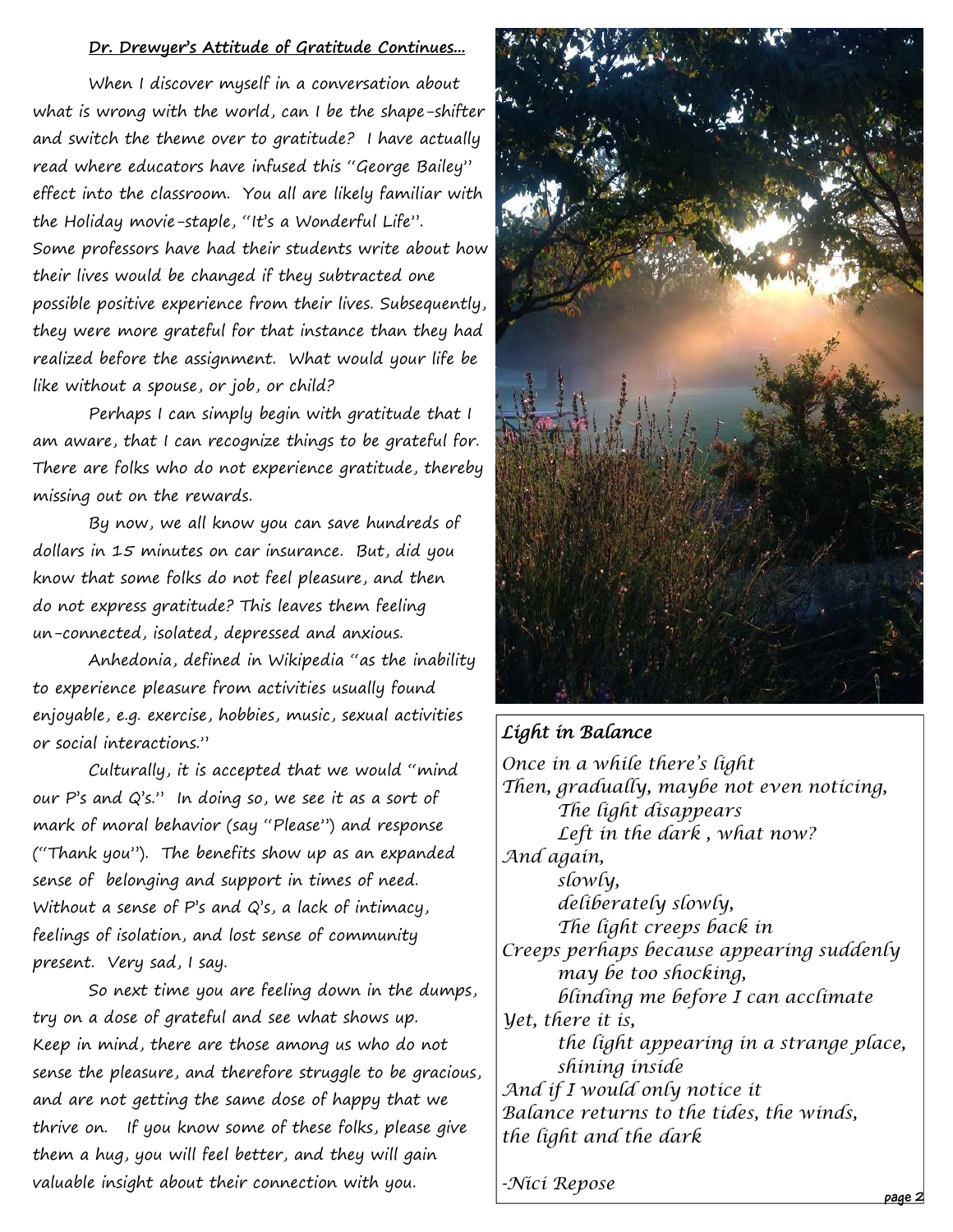# **The Guest House**

This being human is a guest house.

Every morning a new arrival.

A joy, a depression, a meanness, some momentary awareness comes as an unexpected visitor.

Welcome and entertain them all!

Even if they're a crowd of sorrows, who violently sweep your house empty of its furniture, still, treat each guest honorably.

He may be clearing you out for some new delight.

The dark thought, the shame, the malice, meet them at the door laughing, and invite them in.

Be grateful for whoever comes, because each has been sent as a guide from beyond.

- Rumi



Thankful Therese

This Thanksgiving I am giving thanks to my patients. On November 11th I celebrated my 17th anniversary working with Dr. Doug. I have been a hygienist for over 30 years and most days I leave the office having learned something, received a compliment, or best of all a story or moment that made me smile or laugh. Thank you all for making my life more enriched! Here is a quote by Albert Schweitzer that sums up my feelings for you,

"At times our own light goes out and is rekindled by a spark from another person.

Each of us has a cause to think with deep gratitude of those who have lighted the flame within us."

Happy Thanksgiving and Merry Holidays!



On the occasion of 28 years together…

# Barb'd Wired

All the books are read Some, neatly stored.

> Enough cycles have gone by To know the costs and rewards

Of living from the heart

Lessons passed down through time

Of waking each day

Somehow knowing

It will all work out just fine

I'm grateful for your hand

It steadies my path

I'm grateful for your heart

It softens the landing in the aftermath

I'm grateful for your vision

 It keeps my eyes open wide To all the reasons, everyday

To raise a smile from down inside

So as long as we share this gift

Of all these precious days

Allowing mutual freedom

To get in each other's way

I'll remain so very grateful

And welcome destiny's fate

To have you keep on Barbin' me

For another 28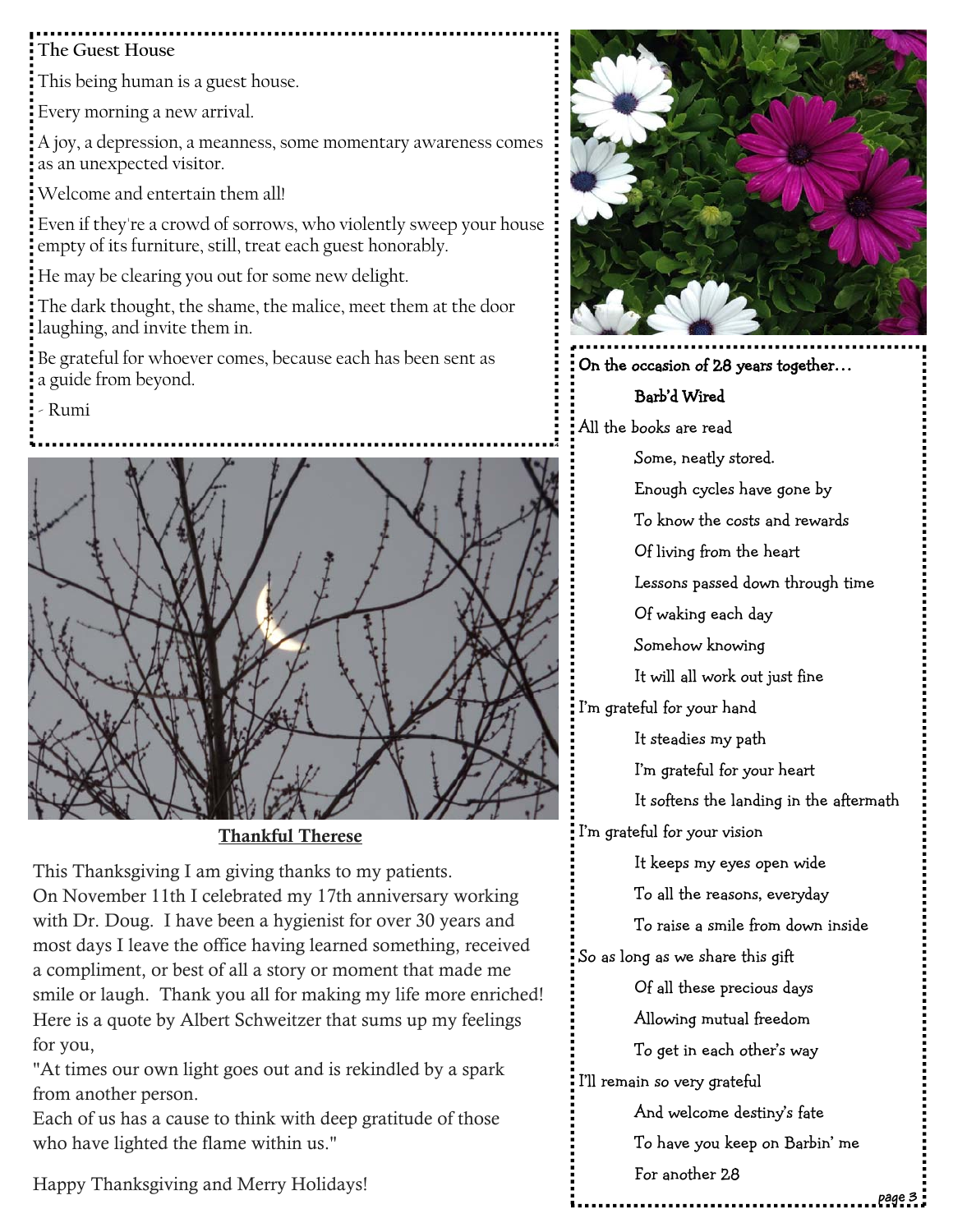### **Gratitude, Fast at Work with Danielle**

 When my dad invited me to write an article on gratitude I jumped all over the opportunity to share some personal thoughts on a passion of mine: workplace happiness. Seven years in the "real work world" practicing leadership development, with an eye for wellness at work, prompts me to offer perspectives on what I learn from the most seasoned employees, leaders and positive psychology experts paired with a fresh viewpoint of my own. My wish is that my writing slows you down just long enough to savor a few words and perhaps a cup of coffee, and latch on to a tip or two for enjoying life to its fullest and spreading that joy.

# **"Gratitude, Fast at Work!"**

*I eye my clock with torment as I pull into the long line of cars awaiting coffee. Restless, I check and re-check my work email on my phone and wonder*  what others in front of me could possibly be ordering that's taking so long. I'm not on pace to be late to work quite yet, but four more special-order *lattes runs the risk of doing the trick. Finally I arrive at the window to pay, card in hand, ready to go ("I won't be the delay for the next patron's morning schedule!") only to find out that my morning jolt was pre-paid for by the guy in line in front of me. Wow, that was really nice! I think I'll pay for the person behind me to pass it on.*

Great stories of "paying it forward" buzz around all the time and I have experienced the positive acts first-hand, even created them myself, especially during the holiday season. How does it feel, to hear about that drive-thru generosity? What is it like to be on the receiving end? What about being the giver? Warm and fuzzy? Joyful? Satisfied? Empowered? Lighthearted? HAPPY? Ah, the elusive *happiness*. A simple act like picking up the next-in-line's joe in the morning can shift an attitude from impatient, caffeine-deprived irritation to exuberance and zest for the day. In less than a minute. Without breaking stride from morning routine. And then I have had my coffee. And get to the office. And the gratitude does not always follow.

I have experienced the *automated* "thank you" at the end of an email at work. And wondered why the project I poured my heart into goes completely unnoticed as nothing more than checking off the next box. I have paused for a moment and realized that the creative dialogue that moved problem to solution so quickly last week was not even acknowledged. And more often, did not pause and realize that. Because everything and everyone, including me, is moving so quickly these days. The office is no exception, rather it seems to be the role model. More employees than ever are reporting a lack of time to get their job done, and finding the time to acknowledge the meaningful, valuable things that happen along the way is an afterthought, if a thought at all. Life moves at the speed of light these days. I have people telling me that multi-tasking is a real thing, a necessity to keep up. I have 24/7 access to everything the world tells me I need and a whole lot more I could probably do without. Stop. Think. How has technology supported my thankfulness lately? What has my busy schedule lent to gratefulness this week? Did I even stop to truly taste that coffee?

The amazing speed at which I can get things done and my ability and others' to push ourselves, to juggle work, home, wellness, social lives, etc., etc., showcases the incomprehensible wonder of the human mind and body at work. And also tends to result in a lack of attention to being grateful, truly appreciating interactions with each other or even noticing the small (or large for that matter) things that make it great to be alive and working together. Jobs seem only to be more and more demanding, family and social priorities do nothing but grow and the world around us reveals that it is not slowing down

anytime soon. I am keeping up, making it work. And yet what does that truly mean? And is it really what I want, or need? This fast-paced world is more efficient, more productive, more connected and more and more, lacking authentic gratitude.

Robert Emmons is a gratitude expert, defining the word as "a felt sense of wonder, thankfulness, and appreciation for life" and further describes gratitude as "an affirmation of goodness" and an acknowledgement that "outside of ourselves, other people- or even higher powers, if you're of a spiritual mindset- give us many gifts, big and small, to help us achieve the goodness in our lives." Emmons' and others' report a wealth of data on the positive impacts that gratitude has on individuals, as well as strong links to employee effectiveness on-the-job, resulting from simple acts of appreciation. Studies show that people who practice gratitude consistently experience physical, psychological and social benefits such as stronger immune systems, better sleep, more alertness, joy and pleasure, more generosity and compassion, more forgiveness and less loneliness. Any of these examples have also been proven to contribute to higher levels of employee engagement and productivity at work, and therefore bigger and better business results for companies. And yet, recent research via the John Templeton Foundation reveals that "people are least likely to express gratitude in workplaces…despite wishing to be thanked more often themselves at work." It also points out that most people feel better when they thank someone at work, yet surprisingly only a small number do this regularly. I make strong efforts to manage, accomplish, do, check emails 27 times a day and answer every phone call that comes in while scarfing bites of lunch in between words. And yet somehow it is a struggle to fit in a sense of wonder, thankfulness, and appreciation for life- I am not prioritizing something so simple that can reap such huge benefits. Why do acts of appreciation and thoughtful "thank yous" get left behind so often? **Gratitude with Danielle continues on the next page…..** 

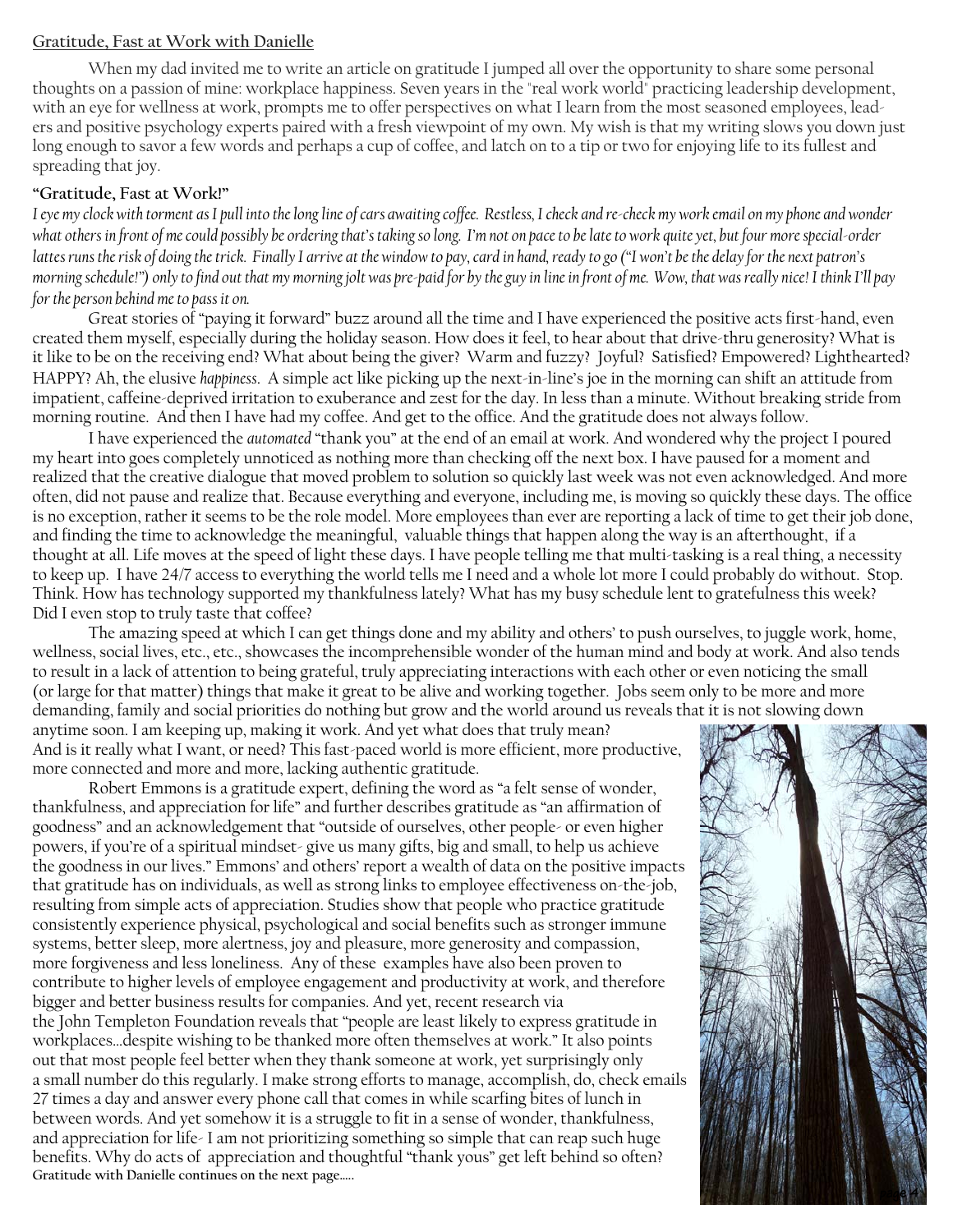# **Gratitude, Fast at Work with Danielle continues**

 There is that nagging issue of time, the need for speed and efficiency that naturally drives productivity up and meaningful human connection down. But "quick and easy tips" at fingertips and technology-at-the-ready abolish that excuse; which forces me to take a closer look within. People can be very uncomfortable with contemplating, sitting with their own thoughts or exploring their own emotional intelligence, especially when it comes to work. University of Virginia studies show that adults would rather shock themselves with electricity than sit alone in a room with their own thoughts for 15 minutes. Research offers that "many of us find it too uncomfortable to self-reflect and focus on our own thoughts and feelings." Challenging as it may feel, this is where and how gratitude begins to take shape, within ourselves. Studies show that we can deliberately cultivate gratitude, and can increase our well-being and happiness by doing so. In addition, grateful thinking, and especially expression of it to others, is associated with increased levels of energy, optimism, and empathy. And who does not want more happiness and good health?!

Contrary to what the time-constrained, speed-driven world might be telling you, gratitude can naturally be prioritized, even at the office. It takes intention and commitment, and trying out one or two of these speedy practices, then making a habit out of it, to rapidly improve health, wellness and happiness:

*"Stop and smell the roses."* When I savor positive experiences, I am reflecting, however briefly, on the good in the world and what it means to me. Also, it is quite difficult to feel negative emotions like jealousy or anger at the same time as feeling grateful and appreciative, which means gratitude can actually create a barrier to the "bad stuff."

*Share meaningful thank yous only.* And do not forget to say thank you. It is not going to work as well if I do it just because I was told to, or think I should. It is great to think about the last thing, however small, I was thankful for: Did I express that thanks? Saying (or emailing) thank you when I truly mean it can work wonders for my well-being as well as for the person on the receiving end. It is never too late. And I definitely recommend getting rid of that automated "thank you" in the email signature line- it takes less than 10 seconds to type it out when you truly want to say it.

*Smile.* A smile to a stranger says "I am grateful to be here and to see you", one of the few things in the world that is easier done than said perhaps. Smile really big for no reason while driving or walking around just so others will take notice and catch the "bug." Smiles are understood around the world so they can be shared with anyone, even if you do not speak the same language. *Keep a gratitude journal.* Even if you do not feel you can stop and appreciate every living moment (although I encourage you to rise to the challenge), take a few minutes, perhaps at the end of each day or week, to write down everything, or maybe five things, that you are grateful for. There is even an app for that - check out "Happy Tapper" to take gratitude online. It spreads even more of the wealth to write gratitude letters and send them. Take a few minutes to write down an experience, interaction or gift someone else offered, share appreciation in a note and send it to them.

 These are "efficient" ideas to focus on inside or outside of work to more consciously practice gratitude, regardless of how much time or pressure is present. The idea is to start small and keep at it, propelling small bursts of thoughtful pauses, meaningful reflection and contagious pleasure into as many moments of the (work) day as possible. Good luck, and **Thank You**!



# Aging Gratefully with Barb

 When asked by Dr. Doug to think about what we are grateful for, we all could have a pretty long list. Most of our list would consist of all the wonderful things in our lives, but what about the "not so wonderful things" like aging.

 We have all heard the many clichés about growing old, like "Getting old ain't for sissies" or "The golden years aren't all they're cracked up to be". Yet I am grateful for this "over the hill" time. I am not saying I enjoy some of the nuisances of this aging body but it does remind me that I am still among the living and that this body is just the vehicle I am traveling in.

 I have come to be grateful for a slower pace, no longer the pace of my youth. Not minding every time I have to rake leaves or scrub my kitchen floor, knowing I may not be able to do the everyday tasks at some point. Not needing to accumulate "things". Realizing less is more. Recognizing when my grown children do and do not need my advice. To step back and let them teach me some things.

 I am thankfully watching the wonders of childhood through my grandchildren. How they see the world so differently, like when my granddaughter said to me, "Nanny, I love your wrinkled hands."

 So far, for me, aging has shown up as a very peaceful place. I wish to continue to age gratefully.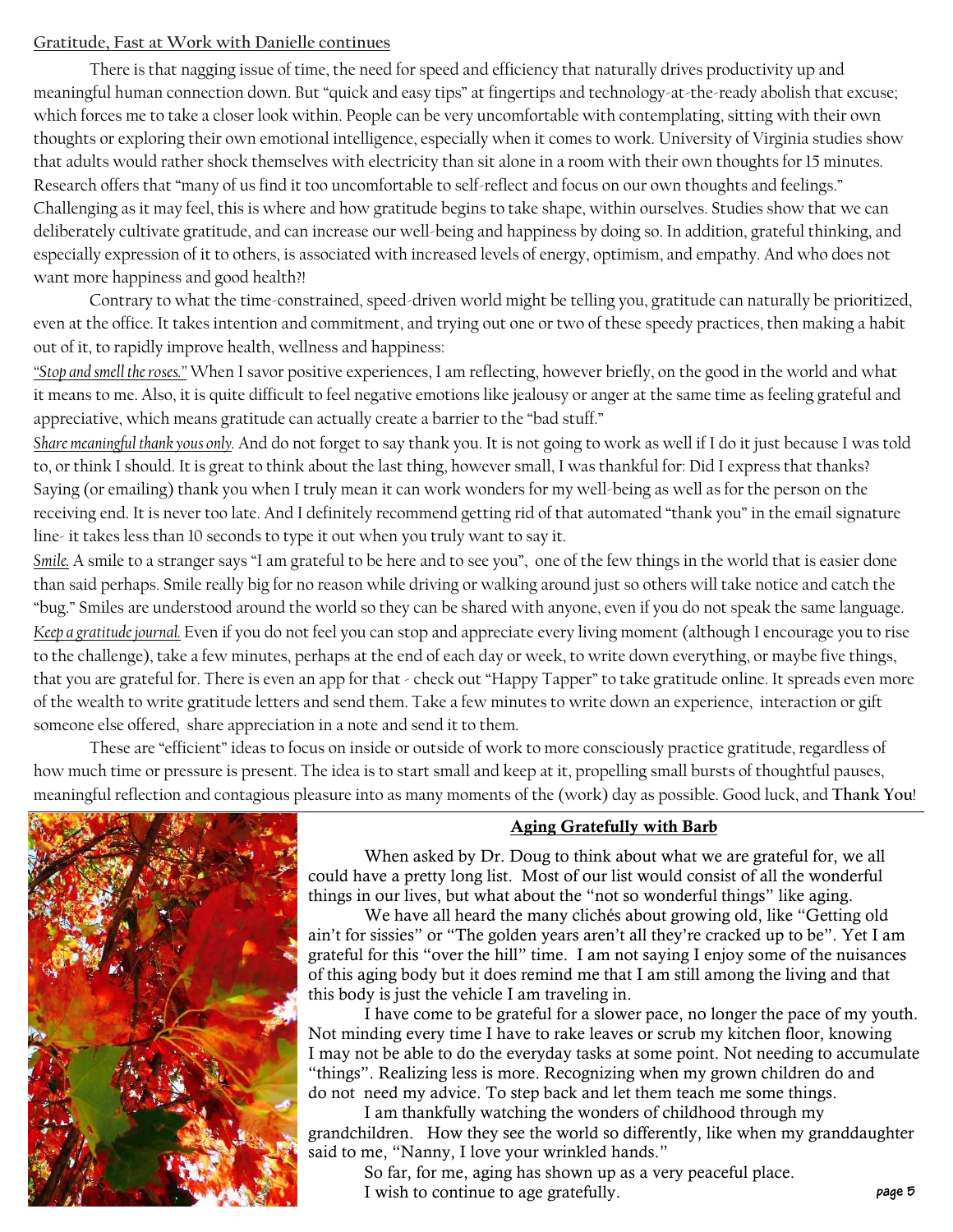# Dr. Drewyer's Toothpaste Talk

 I am well aware that I have a particular dis-position most often when asked about toothpaste. I can hear me now, "it's all about marketing" blah blah blah…"whitening has little to do with dental wellness" blah blah blah… "all the 'goodness' of toothpaste is washed away immediately when we rinse after brushing" blah blah blah… "toothpaste , if you like the flavor and consistency, will promote longer brushing" blah blah blah…

 Effectively, I de-emphasize toothpaste as the 'magic bullet' behind the creation of sustainable, preventive-profile dental wellness. And, I am also aware that we, as consumers for our dental wellness, are certainly faced with choices regarding which toothpaste and why as we walk the long, shiny dental corridor at the neighborhood supermarket. And so, herein I am offering a brief overview of some highlighted indications for certain toothpastes at certain times for certain folks (adults), in the interest of supporting a 'best choice' for you and your intimate relationship with your dentifrice.

 When reading labels pay special attention to two types of ingredients, the "ACTIVE" and the "INACTIVE". The simplest group to decipher are the Inactives, so I will start there. A surfactant is the ingredient that contributes to the "foaminess" of toothpaste. Foaminess helps to loosen plaque and debris from the surface of our teeth, something like laundry detergent. Beware, Sodium Lauryl Sulfate is a very common surfactant ingredient, and you may be sensitive to it. If you have a SLS sensitivity, you may end up getting recurrent Apthous ulcers, so look for low or no SLS. Other Inactive ingredients are the abrasives, those ingredients that are used to remove surface stains. Tech Alert – the RDA value is the Relative Dentin Abrasivity. The higher the number, the better stain removal. CAUTION – that may also translate into destruction of tooth structure! To minimize that concern, choose a low RDA value. Arm & Hammer – Low. Colgate Tartar Control – High. Colgate Total – Middle.

 Toothpastes are a drug. The FDA considers toothpaste as a drug suitably safe for over the counter disbursement without supervision by a healthcare professional. The FDA approves toothpaste for one or more claims (the role of ACTIVE ingredients) as long as they meet requirements. Fluoride is an anti-decay agent. Calcium Phosphate products are non-Fluoride anti-decay agents. Recent significant research detailing the uptake of different Fluoride (Fl2) products showed that an OTC product containing 80% less Fl2 (a Stannous Fluoride toothpaste) substantially outperformed a prescription strength Fl2 toothpaste. Anti-sensitivity toothpastes will have one of several active ingredients, including Stannous Fluoride (SnF2) and Amorphous Calcium Phosphate (ACP) – providing long-term sensitivity relief. The active ingredient of Potassium Salts helps sensitivity as long as it is used. For Anti-Gingivitis, SnF2 is a terrific anti-bacterial, even better than Sodium Fluoride (NaF) in reducing gingivitis. Triclosan is a reasonably new and therefore still-under-scrutiny-yet-available anti-gingivitis active ingredient.

 Looking for Adult protection against erosion, those ditched notches at the gumline or heavy tongue-side wear surfaces? SnF2 with ACP is your recipe of choice, ideally with an emulsifier that soothes soft tissues and a flavor you like! Identify a toothpaste with SnF2/ACP together with a low RDA and a very soft toothbrush and you have hit the homerun of efficacy in a toothpaste: anti-caries, anti-sensitivity and anti-gingivitis with low abrasion. You will have to ask me "off-the-record" for the name of this product.



*What am I supposed to bring tonight? What's just the proper thing? And how am I supposed to know? Sadly twisted, I don't even know what I'm carrying.* 

*Should I carry sarcasm? Would that fit just right? If I show up with confusion, May I still spend the night?* 

*If I seem somewhat unattached It's my load of lonesome showing I might look just fine You'd have no way of knowing* 

*I may not see things just your way In fact, I may not see at all I likely won't make choices Even when actions call* 

*So what will I bring tonight? By I, I mean you and me What do we expect the other to bring? And what does the other expect of me?* 

*Son, we do this with each other all the time We look at what we're bringin' on occasion we draw a line in the darkness we're either whistling or singin'* 

*We say we're looking out for each other Looking out for doing fine Putting so much pressure on what we're bringing* 

*as if that will heal things up in time* 

*And when it comes down to it In front of all the rest Does what we bring prove just enough To pass the final test?* 

*When all has been laid on the line All that's left comes from up above The thing we bring most powerfully Is the connection we call LOVE* 

*- Nici Repose*